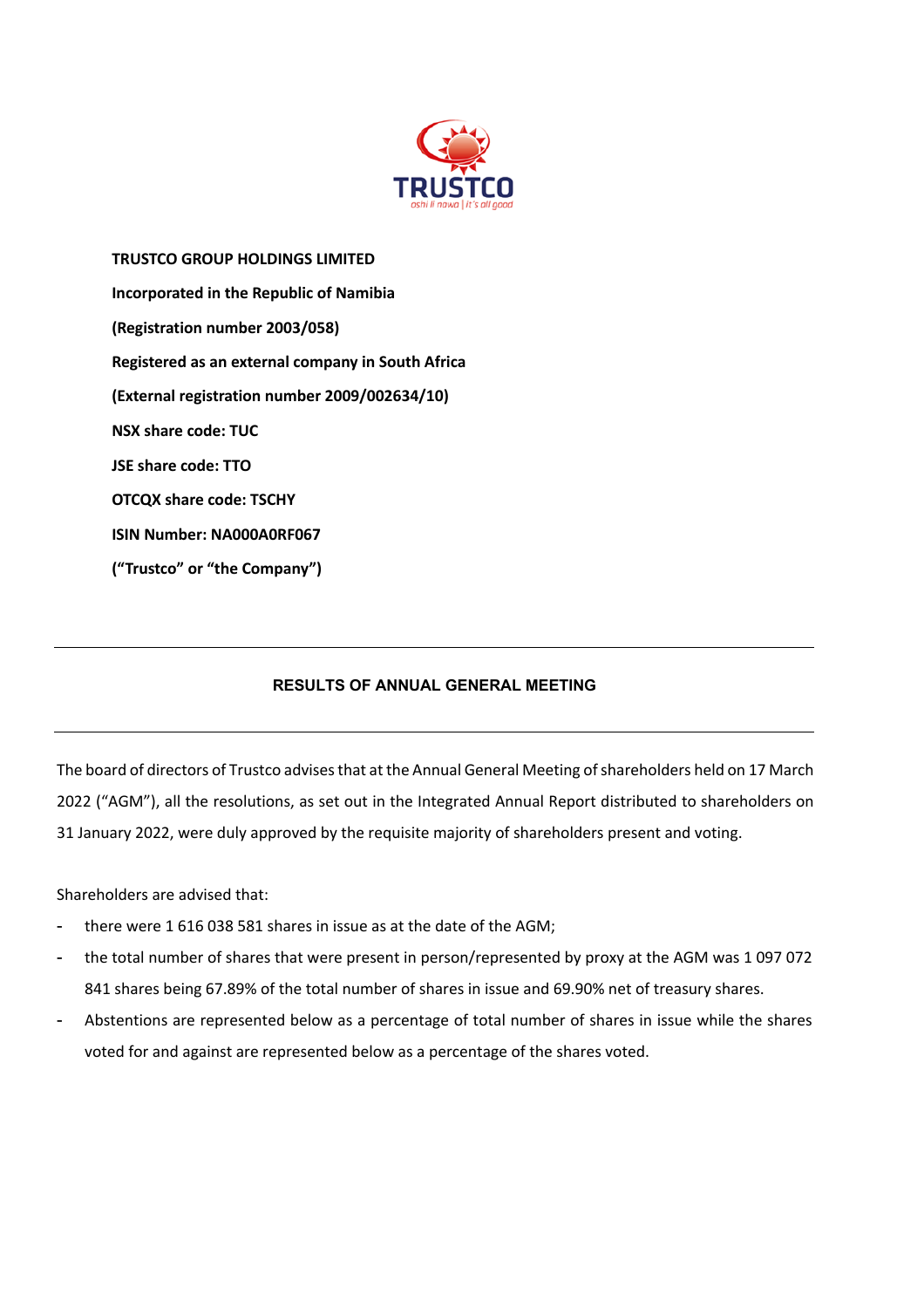| Resolution     |                                                    |                  |                      |                         |
|----------------|----------------------------------------------------|------------------|----------------------|-------------------------|
|                |                                                    | Shares voted for | Shares voted against | <b>Shares abstained</b> |
|                |                                                    |                  |                      |                         |
| $\mathbf{1}$   | Approval of AFS and reports for financial year     | 1096 991 667     | 6 100                | 75 074                  |
|                | ended 31 August 2021                               | 99.99%           | 0%                   | 0%                      |
| $\overline{2}$ | 2.1) To determine that the company may appoint a   | 1096 991 667     | 6 100                | 75 074                  |
|                | maximum number of 12 directors                     | 99.99%           | 0.00%                | 0%                      |
|                | 2.2) to re-appoint Advocate Raymond Heathcote      | 1096 461 667     | 536 100              | 75 074                  |
|                | independent as non-executive director              | 99.94%           | 0.05%                | 0%                      |
|                | 2.3) to appoint Mr Richard Marney as independent   | 1096 461 667     | 536 100              | 75 074                  |
|                | non-executive director                             | 99.94%           | 0.05%                | 0%                      |
|                | 2.4) to apoint Ms Janene van den Heever as         | 1096 461 667     | 536 100              | 75 074                  |
|                | independent non-executive director                 | 99.94%           | 0.05%                | 0%                      |
| 3              | To re-appoint Nexia SAB&T as independent group     | 1096 991 667     | 6 100                | 75 074                  |
|                | external auditors                                  | 99.99%           | 0.00%                | 0%                      |
| 4              | 4.1) To appoint Mr Winton Geyser as chairman of    | 1096 461 667     | 536 100              | 75 074                  |
|                | the ARC                                            | 99.94%           | 0.05%                | 0%                      |
|                | 4.2) To appoint Mr Richard Marney as member of     | 1096 461 667     | 536 100              | 75 074                  |
|                | the ARC                                            | 99.94%           | 0.05%                | 0%                      |
|                | 4.3) To appoint Mr Tom Newton as member of the     | 1096 461 667     | 536 100              | 75 074                  |
|                | ARC                                                | 99.94%           | 0.05%                | 0%                      |
| 5              | 5.1) Non-binding advisory endorsement of the       | 1096 461 667     | 536 100              | 75 074                  |
|                | company's remuneration policy                      | 99.94%           | 0.05%                | 0%                      |
|                | 5.2) Non-binding advisory endorsement of the       | 1096 461 667     | 536 100              | 75 074                  |
|                | company's remuneration implementation policy       | 99.94%           | 0.05%                | 0%                      |
| 6              | 6.1) To approve the remuneration of the non-       | 1096 461 667     | 536 100              | 75 074                  |
|                | executive directors for the period 1 September     | 99.94%           | 0.05%                | 0%                      |
|                | 2021 to 31 January 2022                            |                  |                      |                         |
|                | 6.2) To approve the remuneration of the non-       | 1096 461 667     | 536 100              | 75 074                  |
|                | executive directors for the period 1 February 2022 | 99.94%           | 0.05%                | 0%                      |
|                | to 31 August 2022                                  |                  |                      |                         |
| $\overline{7}$ | To approve the control of authorised but unissued  | 1096 461 667     | 536 100              | 75 074                  |
|                | ordinary shares                                    | 99.94%           | 0.05%                | 0%                      |
| 8              | To approve the general authority to issue shares   | 1096 461 667     | 536 100              | 75 074                  |
|                |                                                    | 99.94%           | 0.05%                | 0%                      |
| 9              | To approve the issue of options or convertible     | 1096 461 667     | 536 100              | 75 074                  |
|                | instruments for cash                               | 99.94%           | 0.05%                | 0%                      |
| 10             | To approve the general authority to repurchase     | 1 096 991 667    | 6 100                | 75 074                  |
|                | shares                                             | 99.99%           | 0%                   | 0%                      |